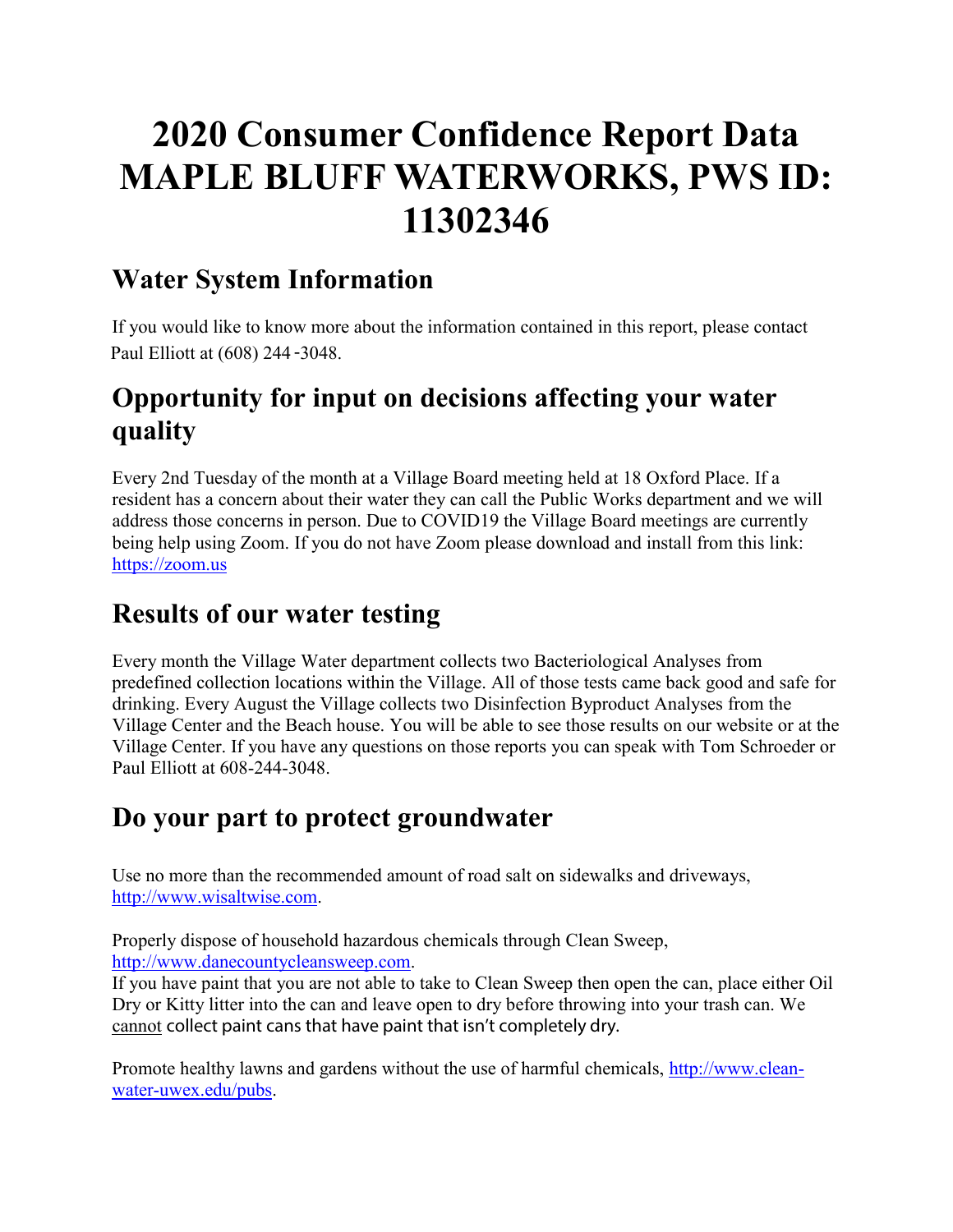Use non-toxic or biodegradable cleaning products.

# **Health Information**

Drinking water, including bottled water, may reasonably be expected to contain at least small amounts of some contaminants. The presence of contaminants does not necessarily indicate that water poses a health risk. More information about contaminants and potential health effects can be obtained by calling the Environmental Protection Agency's safe drinking water hotline (800- 426-4791).

Some people may be more vulnerable to contaminants in drinking water than the general population. Immuno-compromised persons such as persons with cancer undergoing chemotherapy, persons who have undergone organ transplants, people with HIV/AIDS or other immune systems disorders, some elderly, and infants can be particularly at risk from infections. These people should seek advice about drinking water from their health care providers. EPA/CDC guidelines on appropriate means to lessen the risk of infection by cryptosporidium and other microbial contaminants are available from the Environmental Protection Agency's safe drinking water hotline (800-426-4791).

### **Source(s) of Water**

| <b>Source ID Source</b> |                       | <b>Depth (in feet) Status</b> |        |
|-------------------------|-----------------------|-------------------------------|--------|
|                         | Purchased Groundwater |                               | Active |

# **Purchased Water**

| <b>PWS ID PWS Name</b>         |
|--------------------------------|
| 11302247 MADISON WATER UTILITY |

To obtain a summary of the source water assessment please contact, Paul E Elliott at (608) 244- 3048.

# **Educational Information**

The sources of drinking water, both tap water and bottled water, include rivers, lakes, streams, ponds, reservoirs, springs and wells. As water travels over the surface of the land or through the ground, it dissolves naturally occurring minerals and, in some cases, radioactive material, and can pick up substances resulting from the presence of animals or from human activity.

Contaminants that may be present in source water include: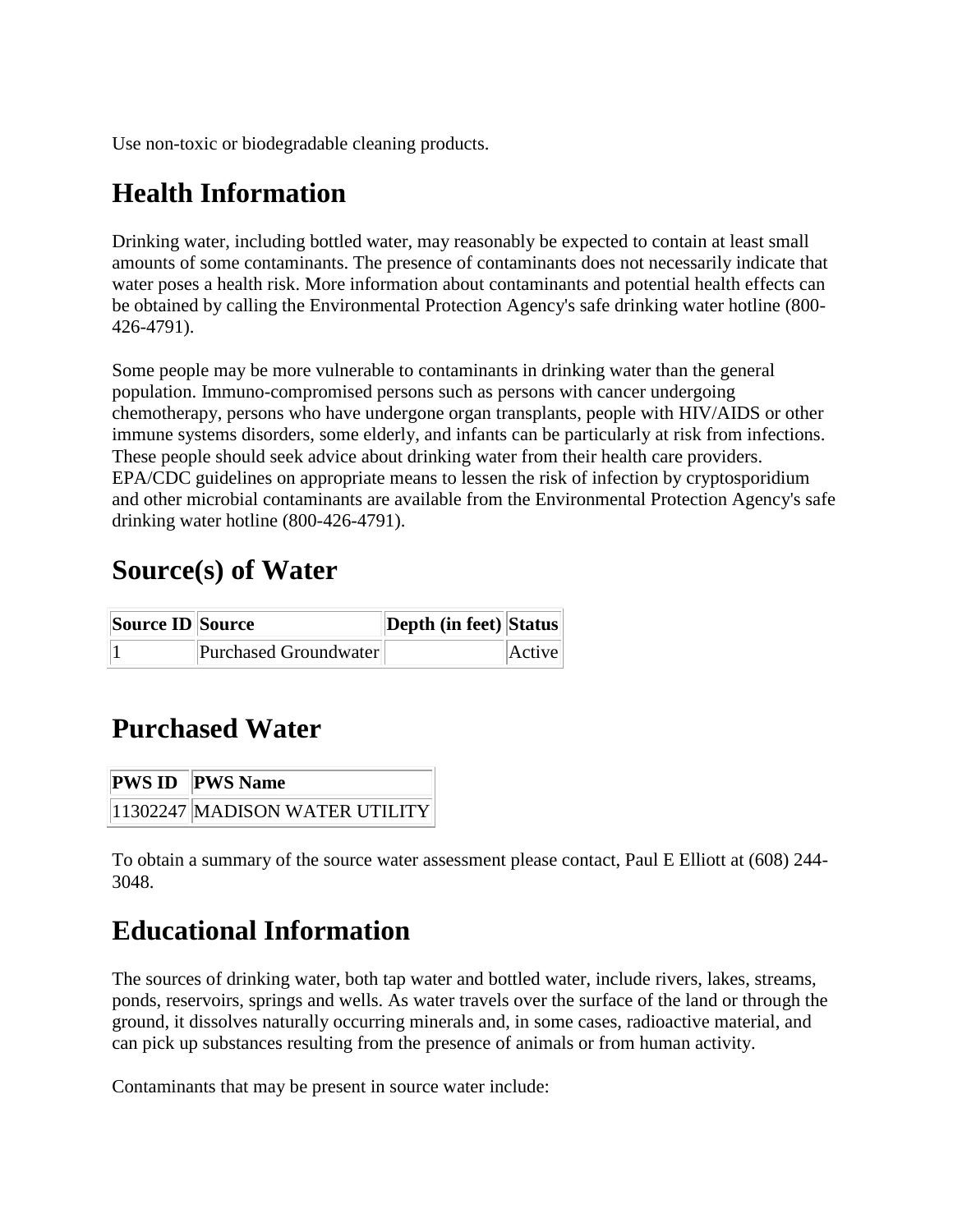- Microbial contaminants, such as viruses and bacteria, which may come from sewage treatment plants, septic systems, agricultural livestock operations and wildlife.
- Inorganic contaminants, such as salts and metals, which can be naturally- occurring or result from urban stormwater runoff, industrial or domestic wastewater discharges, oil and gas production, mining or farming.
- Pesticides and herbicides, which may come from a variety of sources such as agriculture, urban stormwater runoff and residential uses.
- Organic chemical contaminants, including synthetic and volatile organic chemicals, which are by-products of industrial processes and petroleum production, and can also come from gas stations, urban stormwater runoff and septic systems.
- Radioactive contaminants, which can be naturally occurring or be the result of oil and gas production and mining activities.

In order to ensure that tap water is safe to drink, EPA prescribes regulations that limit the amount of certain contaminants in water provided by public water systems. FDA regulations establish limits for contaminants in bottled water, which shall provide the same protection for public health.

# **Definitions**

| <b>Term</b>           | <b>Definition</b>                                                                                                                                                                                                                                                                   |
|-----------------------|-------------------------------------------------------------------------------------------------------------------------------------------------------------------------------------------------------------------------------------------------------------------------------------|
| AL                    | Action Level: The concentration of a contaminant which, if exceeded, triggers<br>treatment or other requirements which a water system must follow.                                                                                                                                  |
| Level 1<br>Assessment | A Level 1 assessment is a study of the water system to identify potential problems<br>and determine, if possible, why total coliform bacteria have been found in our<br>water system.                                                                                               |
| Level 2<br>Assessment | A Level 2 assessment is a very detailed study of the water system to identify<br>potential problems and determine, if possible, why an E. coli MCL violation has<br>occurred or why total coliform bacteria have been found in our water system, or<br>both, on multiple occasions. |
| <b>MCL</b>            | Maximum Contaminant Level: The highest level of a contaminant that is allowed<br>in drinking water. MCLs are set as close to the MCLGs as feasible using the best<br>available treatment technology.                                                                                |
| <b>MCLG</b>           | Maximum Contaminant Level Goal: The level of a contaminant in drinking water<br>below which there is no known or expected risk to health. MCLGs allow for a<br>margin of safety.                                                                                                    |
| <b>MFL</b>            | million fibers per liter                                                                                                                                                                                                                                                            |
| <b>MRDL</b>           | Maximum residual disinfectant level: The highest level of a disinfectant allowed<br>in drinking water. There is convincing evidence that addition of a disinfectant is<br>necessary for control of microbial contaminants.                                                          |
| <b>MRDLG</b>          | Maximum residual disinfectant level goal: The level of a drinking water<br>disinfectant below which there is no known or expected risk to health. MRDLGs<br>do not reflect the benefits of the use of disinfectants to control microbial<br>contaminants.                           |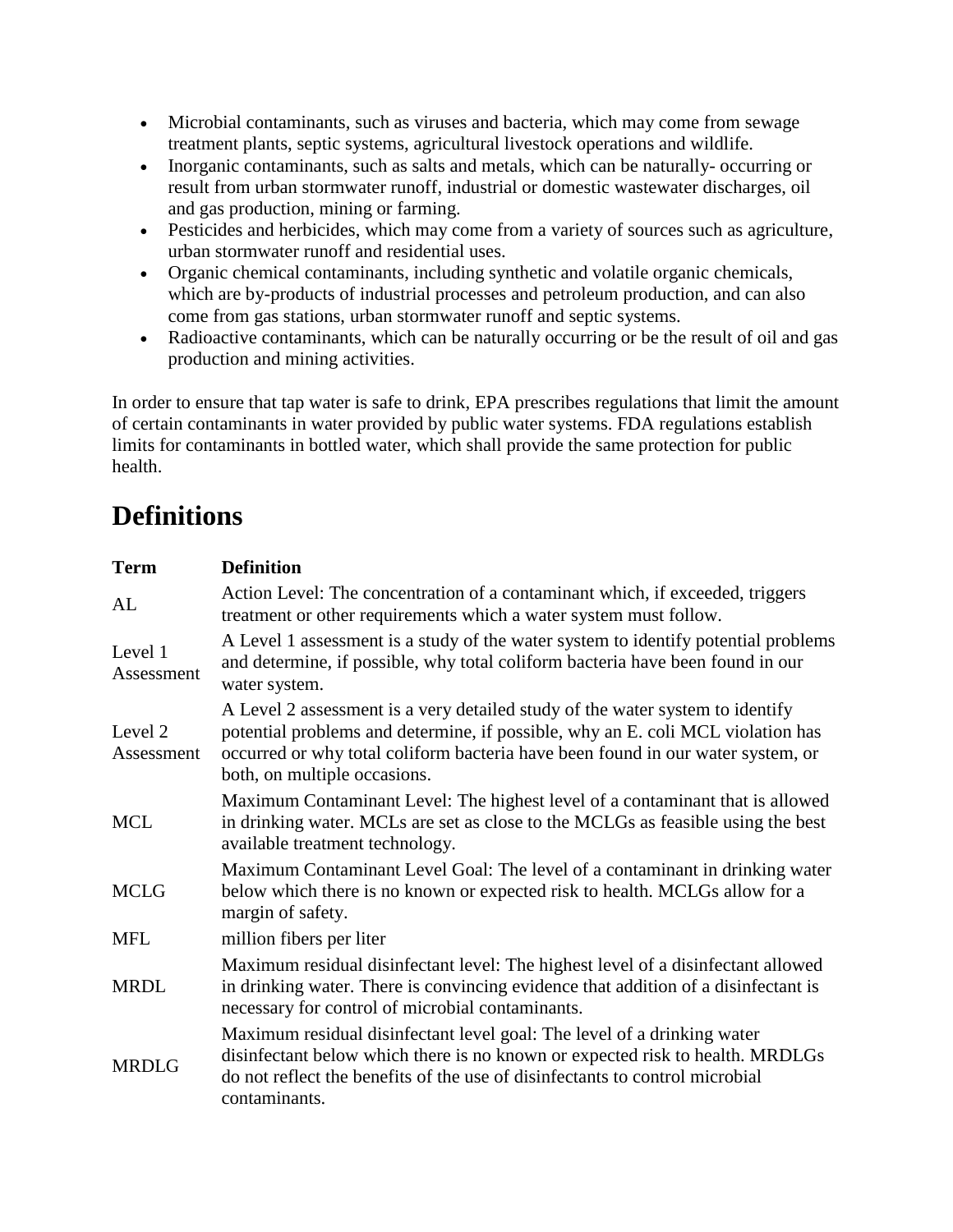| <b>Term</b> | <b>Definition</b>                                                                                           |
|-------------|-------------------------------------------------------------------------------------------------------------|
| mrem/year   | millirems per year (a measure of radiation absorbed by the body)                                            |
| <b>NTU</b>  | Nephelometric Turbidity Units                                                                               |
| pCi/1       | picocuries per liter (a measure of radioactivity)                                                           |
| ppm         | parts per million, or milligrams per liter (mg/l)                                                           |
| ppb         | parts per billion, or micrograms per liter (ug/l)                                                           |
| ppt         | parts per trillion, or nanograms per liter                                                                  |
| ppq         | parts per quadrillion, or picograms per liter                                                               |
| <b>TCR</b>  | <b>Total Coliform Rule</b>                                                                                  |
| TT          | Treatment Technique: A required process intended to reduce the level of a<br>contaminant in drinking water. |

# **Detected Contaminants**

Your water was tested for many contaminants last year. We are allowed to monitor for some contaminants less frequently than once a year. The following tables list only those contaminants which were detected in your water. If a contaminant was detected last year, it will appear in the following tables without a sample date. If the contaminant was not monitored last year, but was detected within the last 5 years, it will appear in the tables below along with the sample date.

| <b>Contaminant</b><br>(units) |                |    | Site MCL MCLG | <b>Level</b><br>Found | Range | <b>Sample</b><br>Date (if<br>prior to<br>2020) | <b>Violation</b>       | <b>Typical Source of</b><br>Contaminant         |
|-------------------------------|----------------|----|---------------|-----------------------|-------|------------------------------------------------|------------------------|-------------------------------------------------|
| HAA5 (ppb)                    | D1             | 60 | 60            | Ю                     | 0     |                                                | No                     | By-product of<br>drinking water<br>chlorination |
| TTHM (ppb)                    | D1             | 80 | $ 0\rangle$   | 6.6                   | 6.6   |                                                | No                     | By-product of<br>drinking water<br>chlorination |
| HAA5 (ppb)                    | D2             | 60 | 60            | Ю                     | 0     |                                                | No                     | By-product of<br>drinking water<br>chlorination |
| TTHM (ppb)                    | D <sub>2</sub> | 80 | $ 0\>$        | 5.4                   | 5.4   |                                                | $\overline{\text{No}}$ | By-product of<br>drinking water<br>chlorination |

### **Disinfection Byproducts**

### **Inorganic Contaminants**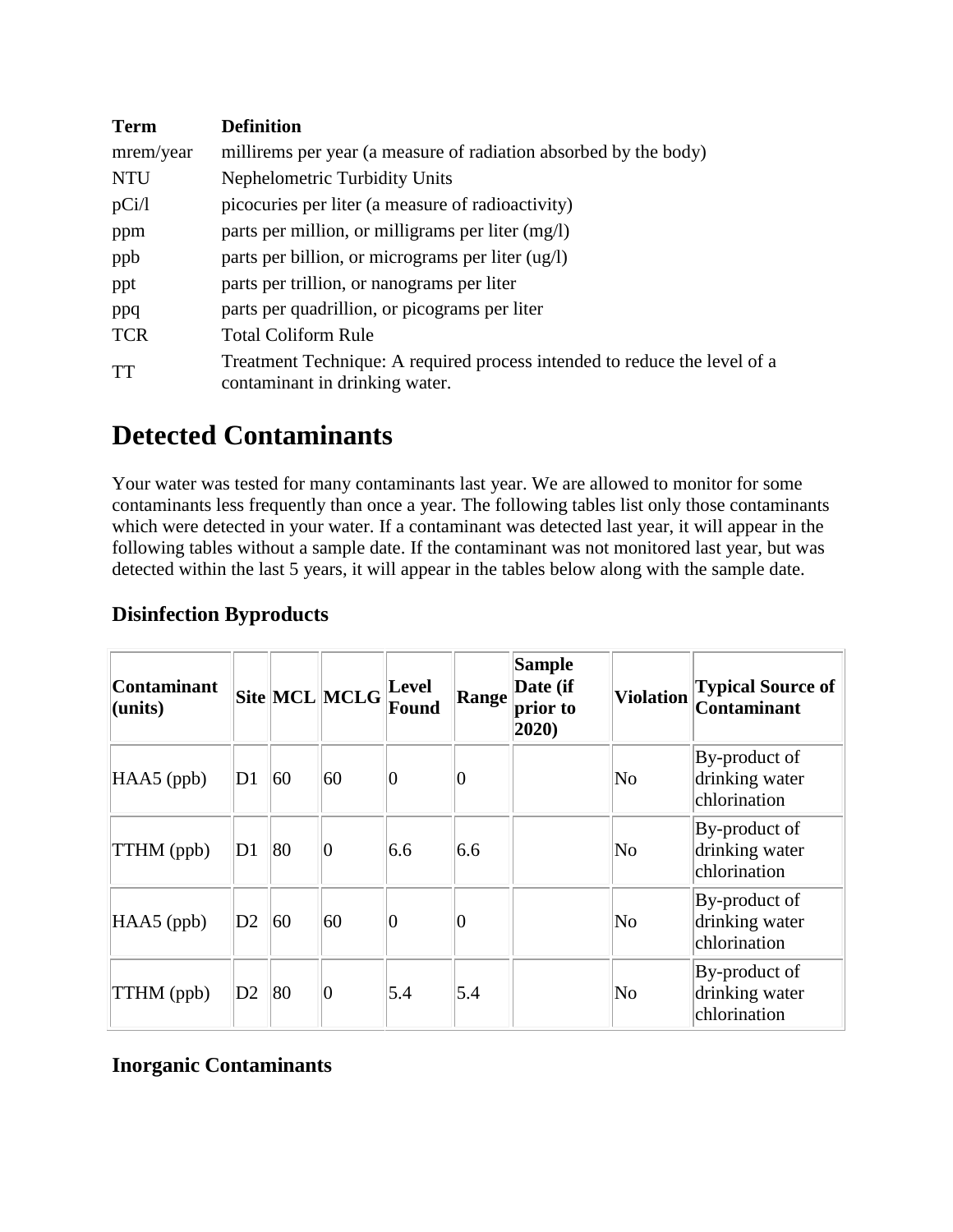| <b>Contaminant Action</b><br>$l$ (units) | Level          | <b>MCLG</b> | 90th<br>Percentile<br>Level<br>Found | # of<br><b>Results</b>                                                  | <b>Sample</b><br>Date (if<br>prior to<br>2020) | <b>Violation</b> | <b>Typical Source of</b><br><b>Contaminant</b>                                                                           |
|------------------------------------------|----------------|-------------|--------------------------------------|-------------------------------------------------------------------------|------------------------------------------------|------------------|--------------------------------------------------------------------------------------------------------------------------|
| <b>COPPER</b><br>(ppm)                   | $AL=1.3$   1.3 |             | 0.1400                               | $ 0 \text{ of } 10$<br>results<br>were<br>above the<br>action<br>level. |                                                | No               | Corrosion of<br>household<br>plumbing systems;<br>Erosion of natural<br>deposits; Leaching<br>from wood<br>preservatives |
| $LEAD$ (ppb)                             | $AL=15$        | $ 0\rangle$ | 1.61                                 | $ 0 \text{ of } 10$<br>results<br>were<br>above the<br>action<br>level. |                                                | No               | Corrosion of<br>lhousehold<br>plumbing systems;<br>Erosion of natural<br>deposits                                        |

### **Additional Health Information**

If present, elevated levels of lead can cause serious health problems, especially for pregnant women and young children. Lead in drinking water is primarily from materials and components associated with service lines and home plumbing. Maple Bluff Waterworks is responsible for providing high quality drinking water, but cannot control the variety of materials used in plumbing components. When your water has been sitting for several hours, you can minimize the potential for lead exposure by flushing your tap for 30 seconds to 2 minutes before using water for drinking or cooking. If you are concerned about lead in your water, you may wish to have your water tested. Information on lead in drinking water, testing methods, and steps you can take to minimize exposure is available from the Safe Drinking Water Hotline or at www.epa.gov/safewater/lead.

#### **Presence of Other Contaminants**

We perform Coliform bacteria testing twice a month, Chlorine free twice per week.VOC testing between July and September, and Disinfection Byproducts testing in August. We also test for Lead and Copper as directed by the DNR every 3 years.

### **Purchased Water**

Our water system purchases water from MADISON WATER UTILITY. In addition to the detected contaminants listed above, these are the results from MADISON WATER UTILITY.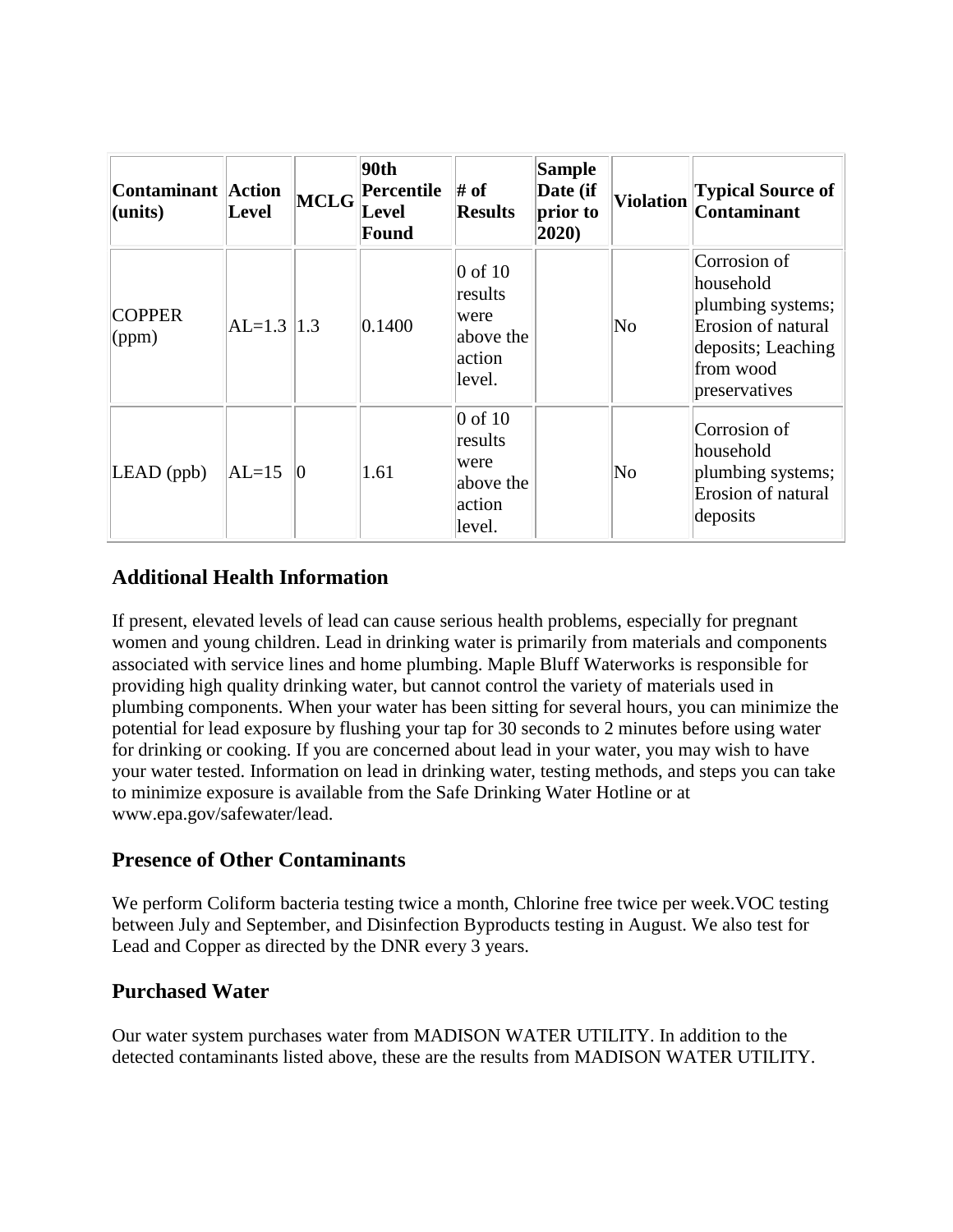| <b>PARAMETER</b>            | Well 7      | Well 11   | UNITS <sup>1</sup> | <b>EPA GUIDELINES</b> |                   |  |  |
|-----------------------------|-------------|-----------|--------------------|-----------------------|-------------------|--|--|
|                             |             |           |                    | MCL <sup>2</sup>      | MCLG <sup>3</sup> |  |  |
| Antimony                    | <b>ND</b>   | <b>ND</b> | ppb                | $6\,$                 | 6                 |  |  |
| Arsenic                     | <b>ND</b>   | 0.2       | ppb                | 10                    | $\Omega$          |  |  |
| <b>Barium</b>               | 35          | 19        | ppb                | 2000                  | 2000              |  |  |
| Beryllium                   | <b>ND</b>   | <b>ND</b> | ppb                | 4                     | 4                 |  |  |
| Bromide (2019)              | $34 -$      | 60        | ppb                | ù.                    | $\frac{1}{2}$     |  |  |
| Cadmium                     | <b>ND</b>   | <b>ND</b> | ppb                | 5                     | 5                 |  |  |
| Chromium, Total             | <b>ND</b>   | 0.9       | ppb                | 100                   | 100               |  |  |
| Chromium, Hexavalent (2018) | <b>ND</b>   | 0,8       | ppb                | Ħ.                    |                   |  |  |
| Fluoride                    | 0.7         | 8:0       | ppm                | 4                     | 4                 |  |  |
| Mercury                     | <b>ND</b>   | <b>ND</b> | ppb                | $\overline{2}$        | $\overline{2}$    |  |  |
| Nickel                      | 0.7         | 0.9       | ppb                | 100                   | $\rightarrow$     |  |  |
| Nitrate                     | 0.04        | 2,7       | ppm                | 10                    | 10                |  |  |
| Nitrite                     | <b>ND</b>   | <b>ND</b> | ppm                | 1                     | 1                 |  |  |
| Radium (226+228)            | $2.5 - 4.8$ | 1.3       | pCi/L              | 5                     | zero              |  |  |
| Selenium                    | <b>ND</b>   | 0.6       | ppb                | 50                    | 50                |  |  |
| Sodium                      | 8.0         | 25        | ppm                | $\cdots$              | m.                |  |  |
| Strontium                   | 100         | 94        | ppb                | ⊶                     |                   |  |  |
| Sulfate                     | 33          | 25        | ppm                | $***$                 |                   |  |  |
| Thallium                    | <b>ND</b>   | 0.1       | ppb                | $\overline{c}$        | 0.5               |  |  |

#### **INORGANIC CHEMICAL RESULTS - 2020**

#### **VOLATILE / SYNTHETIC ORGANIC COMPOUNDS - 2020**

|                            |             |             |                    | <b>EPA GUIDELINES</b>    |                          |  |  |
|----------------------------|-------------|-------------|--------------------|--------------------------|--------------------------|--|--|
| <b>PARAMETER</b>           | Well 7      | Well 11     | UNITS <sup>1</sup> | MCL <sup>2</sup>         | MCLG <sup>3</sup>        |  |  |
| Bromodichloromethane*      | $0.9 - 1.5$ | <b>ND</b>   | ppb                | 80                       | zero                     |  |  |
| Bromoform*                 | <b>ND</b>   | <b>ND</b>   | ppb                | 80                       | zero                     |  |  |
| Chloroform <sup>*</sup>    | $0.7 - 1.3$ | <b>ND</b>   | ppb                | 80                       | 22                       |  |  |
| Dibromochloromethane*      | $0.7 - 1.3$ | ND.         | ppb                | 80                       | 60                       |  |  |
| 1,2-Dichloroethylene (cis) | ND.         | $ND-0.4$    | ppb                | 70                       | 70                       |  |  |
| 1,4-Dioxane                | <b>NS</b>   | 0.3         | ppb                | $\overline{\phantom{a}}$ | $\overline{\phantom{a}}$ |  |  |
| Tetrachloroethylene        | $0.7 - 0.9$ | $0.6 - 0.7$ | ppb                | 5                        | zero                     |  |  |
| Trichloroethylene          | ND.         | <b>ND</b>   | ppb                | 5                        | zero                     |  |  |
| Trichlorofluoromethane     | ND.         | $0.5 - 0.7$ | ppb                | $-$                      | $-$                      |  |  |

 $1$  ppb = parts per billion = ug/l = micrograms per liter; ppm = parts per million = mg/l = milligrams per liter

 $2$  MCL - Maximum contaminant level = EPA's maximum allowable amount

 $3$  MCLG = Maximum contaminant level goal = EPA's public health goal

\* Disinfection By-Products

pCi/L = picocurie per liter; a measure of radioactivity

 $ND = not detected$ 

 $NS = not sampled$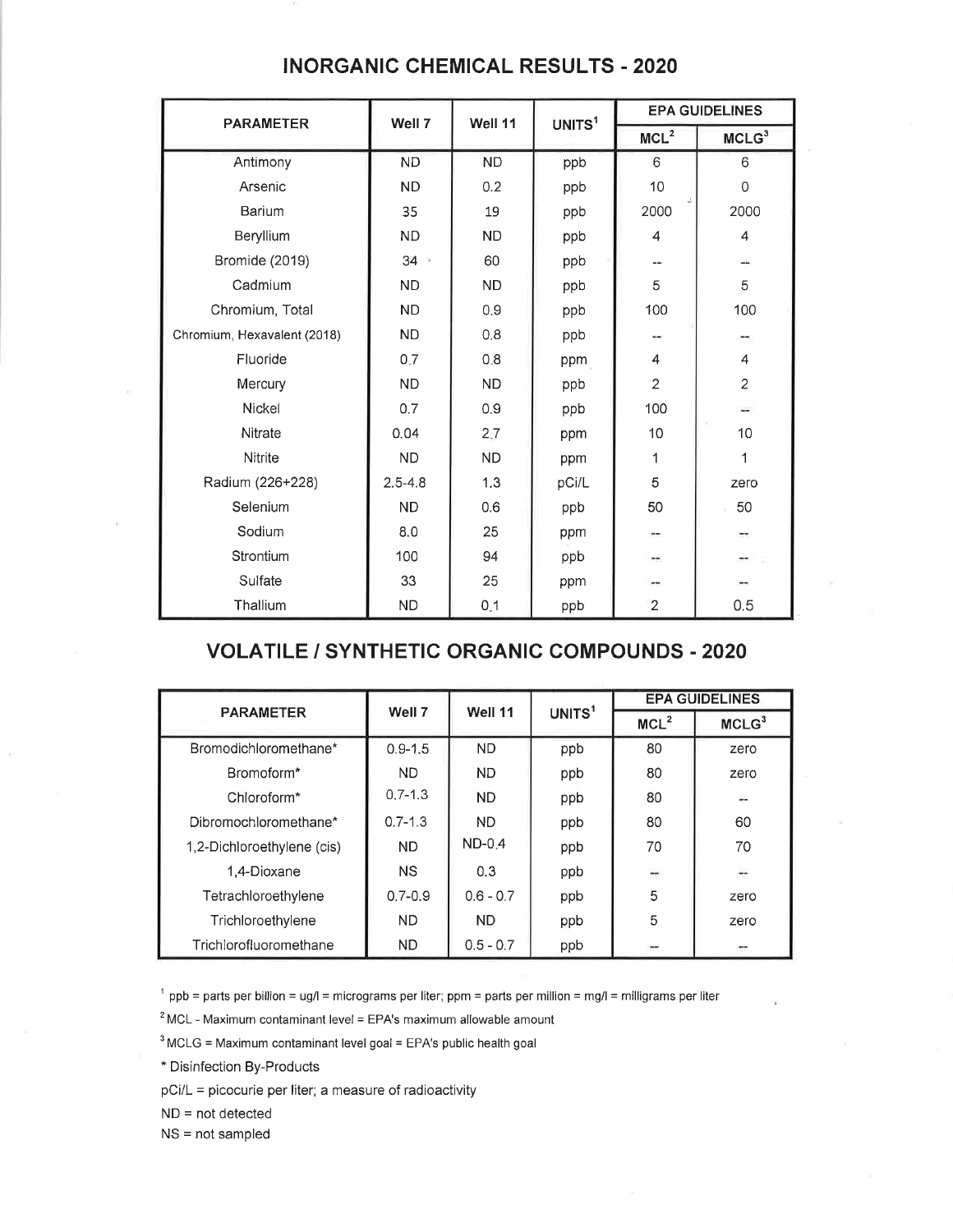| <b>PFAS Compound</b>                            |            | <b>Sample Date</b> | <b>Sample Date</b>   |                      |  |
|-------------------------------------------------|------------|--------------------|----------------------|----------------------|--|
|                                                 | 04/09/19   | 04/09/19           | 05/05/20             | 05/05/20             |  |
| Perfluorooctanoic acid (PFOA)                   | < 0.35     | < 0.22             | $\overline{1.0}^{J}$ | $0.347$ <sup>J</sup> |  |
| Perfluorooctanesulfonic acid (PFOS)             | < 0.44     | < 0.13             | $-30.47$             | $0.123$ <sup>J</sup> |  |
| Perfluorobutanoic acid (PFBA)                   | < 0.40     | n/a                | $0.60$ <sup>JB</sup> | < 1.80               |  |
| Perfluoropentanoic acid (PFPeA)                 | <1.7       | n/a                | (0.42)               | < 0.180              |  |
| Perfluorohexanoic acid (PFHxA)                  | < 8.8      | < 0.46             | $-0.50$              | $<0$ -126            |  |
| Perfluoroheptanoic acid (PFHpA)                 | < 0.63     | < 0.31             | $-0.22$              | <0.121               |  |
| Perfluorooctanesulfonamide (FOSA)               | < 0.52     | n/a                | $2.4^B$              | $0.470^{\rm B}$      |  |
| Perfluorononanoic acid (PFNA)                   | <1.1       | < 0.18             | (0.23)               | <0.0684              |  |
| Perfluorodecanoic acid (PFDA)                   | <1.2       | < 0.27             | $-0.27$              | < 0.133              |  |
| Perfluoroundecanoic acid (PFUnA)                | <1.5       | < 0.48             | $-0.95$              | < 0.121              |  |
| Perfluorododecanoic acid (PFDoA)                | <1.3       | < 0.41             | (0.48)               | < 0.0936             |  |
| Perfluorotridecanoic acid (PFTrDA)              | <1.3       | < 0.26             | $\leq 1.1$           | < 0.146              |  |
| Perfluorotetradecanoic acid (PFTeDA)            | <2.0       | < 0.28             | $-0.25$              | < 0.261              |  |
| Perfluoro-n-hexadecanoic acid (PFHxDA)          | n/a        | n/a                | $= 0.77$             | < 0.314              |  |
| Perfluoro-n-octadecanoic acid (PFODA)           | n/a        | n/a                | $-(0, 40)$           | n/a                  |  |
| Perfluorobutanesulfonic acid (PFBS)             | < 0.28     | < 0.45             | $= 0.17$             | < 0.214              |  |
| Perfluoropentane sulfonic acid (PFPeS)          | $\leq$ 1.6 | n/a                | $-0.26$              | < 0.0504             |  |
| Perfluorohexanesulfonic acid (PFHxS)            | <1.3       | $0.38^{J}$         | $0.75$ <sup>JB</sup> | 0.545                |  |
| Perfluoroheptane sulfonic acid (PFHpS)          | < 0.44     | n/a                | $= 0.16$             | < 0.0675             |  |
| Perfluorononane sulfonic acid (PFNS)            | 59         | n/a                | $-0.14$              | < 0.0450             |  |
| Perfluorodecane sulfonic acid (PFDS)            | < 0.30     | n/a                | $-0.28$              | < 0.123              |  |
| Perfluorododecanesulfonic acid (PFDoS)          | n/a        | n/a                | (0.39)               | ${}< 0.121$          |  |
| N-Methyl perfluorooctane sulfonamide            | < 0.46     | n/a                | $-0.37$              | < 0.731              |  |
| N-Ethyl perfluorooctane sulfonamide             | < 0.27     | n/a                | $-0.75$              | (0.584)              |  |
| N-Methyl perfluorooctane sulfonamidoacetic acid | <1.4       | < 0.26             | <2.7                 | < 0.184              |  |
| N-Ethyl perfluorooctane sulfonamidoacetic acid  | < 0.50     | < 0.22             | 1.6                  | (0.147)              |  |
| N-Methyl perfluorooctane sulfonamidoethanol     | < 0.30     | n/a                | <1.2                 | < 0.180              |  |
| N-Ethyl perfluorooctane sulfonamidoethanol      | < 0.13     | n/a                | $-0.74$              | < 0.115              |  |
| 4:2 Fluorotelomer sulfonic acid                 | < 0.81     | n/a                | 4.5                  | < 0.235              |  |
| 6:2 Fluorotelomer sulfonic acid                 | < 0.55     | n/a                | 1.7                  | < 0.0738             |  |
| 8:2 Fluorotelomer sulfonic acid                 | < 0.15     | n/a                | $\leq 1.7$           | < 0.108              |  |
| 10:2 Fluorotelomer sulfonic acid                | < 0.35     | n/a                | $-0.16$              | < 0.0864             |  |
| <b>ADONA</b>                                    | n/a        | < 0.34             | $-30.16$             | &0.133               |  |
| F-53B Major                                     | a/a        | < 0.15             | $-0.21$              | < 0.0549             |  |
| F-53B Minor                                     | n/a        | <0.29              | $-0.28$              | < 0.0828             |  |
| HFPA-DA / HFPO-DA / GenX                        | <0.29      | < 0.45             | <1.3                 | < 0.480              |  |
| PFOA+PFOS*                                      | ND         | ND                 | 1.0                  | 0.5                  |  |
| <b>Combined PFAS*</b>                           | ND         | 0.4                | 4.8                  | 1.5                  |  |



All results in ng/L or parts per trillion (ppt)

Faded results with  $\leq$  indicate result was below detection limit

Results with J indicate an estimated value due to being below reporting limit

Results with B indicate the PFAS was also detected in the laboratory method blank

Varying results and levels of detection are due to differences in analytical methods and lab capabilities

\* - this is an estimate derived from the sum of estimated values

 $\mathsf{n}/\mathsf{a}$  -  $\mathsf{n}$ ot analyzed

ND - none detected